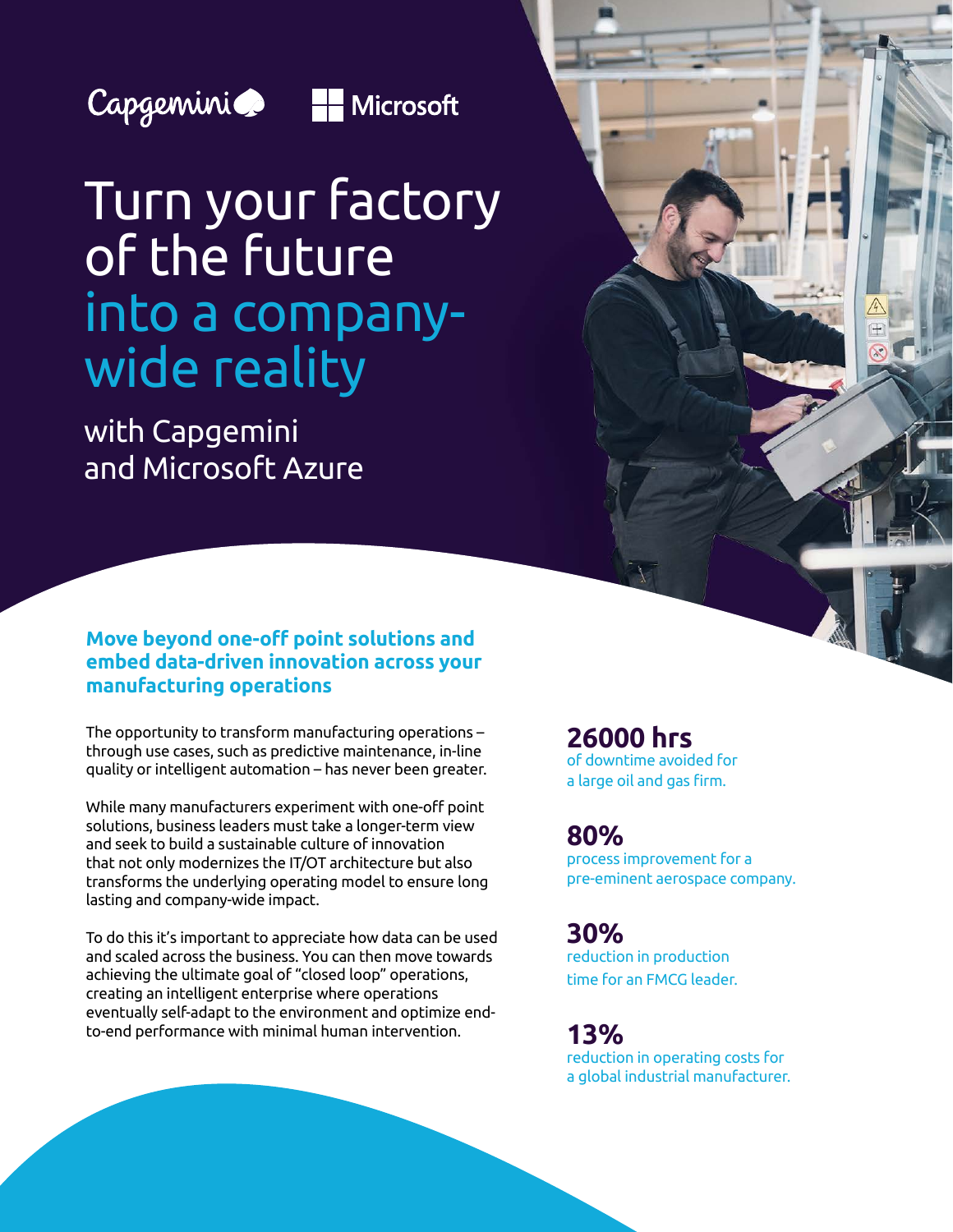## We help you construct a vision and build a path to get you there

**The best way to get there is the incremental implementation of datadriven use cases using an integrated approach that progressively improves the underlying operating model and embeds innovation into operations, including technology, management practices and importantly, new competencies around data and analytics.**

## **This is achieved using three key ingredients:**



### **Intelligent Operations Platform**

Data must be organized to support the creation of use cases using a solid technology foundation based on a reference architecture that can be implemented at speed and integrates with the existing technology stack.



#### **Value-based Roadmap**

 Leveraging the platform, a roadmap is designed around a succession of use cases that contribute both short-term financial returns and capabilities that move the organization towards the end goal of autonomous operations.



#### **Agile-at-scale Deployment**

The agile deployment of data-driven innovation at scale across the company helps to embed new capabilities into manufacturing operations, progressively evolving the operating model and transforming the wider business.

## Embed data driven innovation into the fabric of your organization

## **Embedding data-driven innovation in your manufacturing operations can deliver a number of significant benefits.**

#### **Innovation at speed**

Bring new products to market faster and better satisfy customer demands.

**Business agility** Make more informed decisions and constantly adapt the changing business context.

#### **Operational efficiency**

Improve all dimensions of OEE, reduce cost and enhance productivity.

**Compliance and quality** Enable greater predictability and improve product/service quality.

## **Security and traceability**

Gain control and improve compliance traceability, genealogy and sustainability.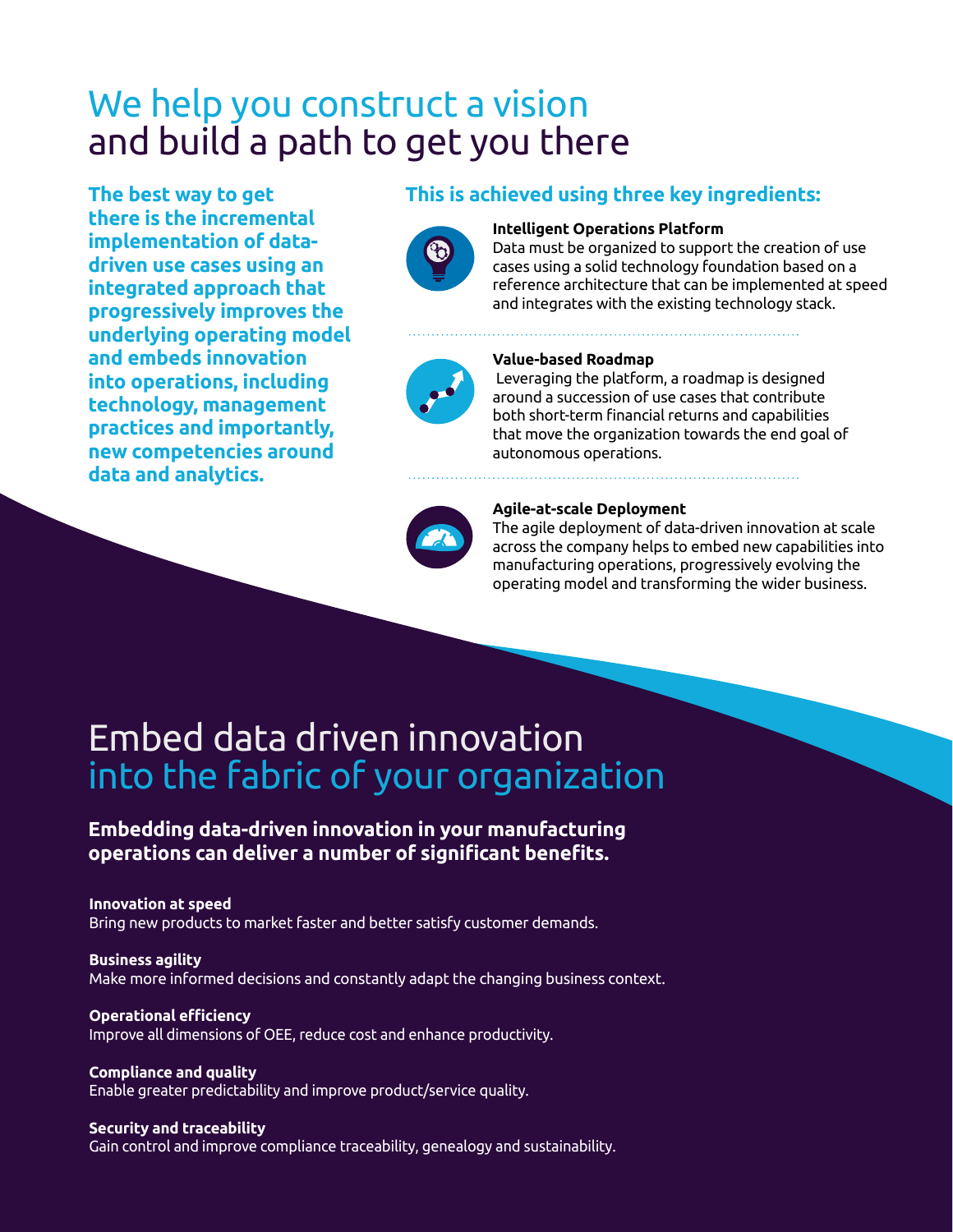## Bring the potential of the cloud down to the factory floor

with Capgemini and Microsoft

## **Our unique capabilities**



## **Holistic approach**

Our design-led thinking improves your entire operating model by looking beyond just the technology, instilling a culture of innovation.



## **Unique platform**

Our unique platform combines the power of Azure and Capgemini IP and is based on learnings from previous implementations.



#### **End-to-end capabilities** Our skills and capabilities span the entire manufacturing value chain all the way from shop floor to back-end architecture.



## **Joint innovation**

Our jointly developed IoT innovation roadmaps offer opportunities for future development, so we can help you continually innovate and transform.



#### **Self-financed roadmaps** Self-financed roadmaps using a proven framework provide a clear path towards transformation while reducing risk and accelerating innovation.

## **Our in-depth industry knowledge**



## **Industry expertise**

Experience of implementing the platform across industries packaged into solution templates for the most common use cases.



## **Partner credentials**

As a Managed Gold Certified Partner with Microsoft, Capgemini offers customers a unique set of advantages with a presence in over 40 countries, five continents, and supported by more than 24,000 skilled Microsoft professionals.

**Leader for IoT Consulting and Services,** Managed Solutions and Services, Connected Cars, Manufacturing, Smart Building & Infrastructure

## **ISG PROVIDER LENS 2019**



## **Latest knowledge sharing**

Our extensive knowledge sharing ensures the latest skills and methods are used and that latest capabilities can be implemented and operationalized.